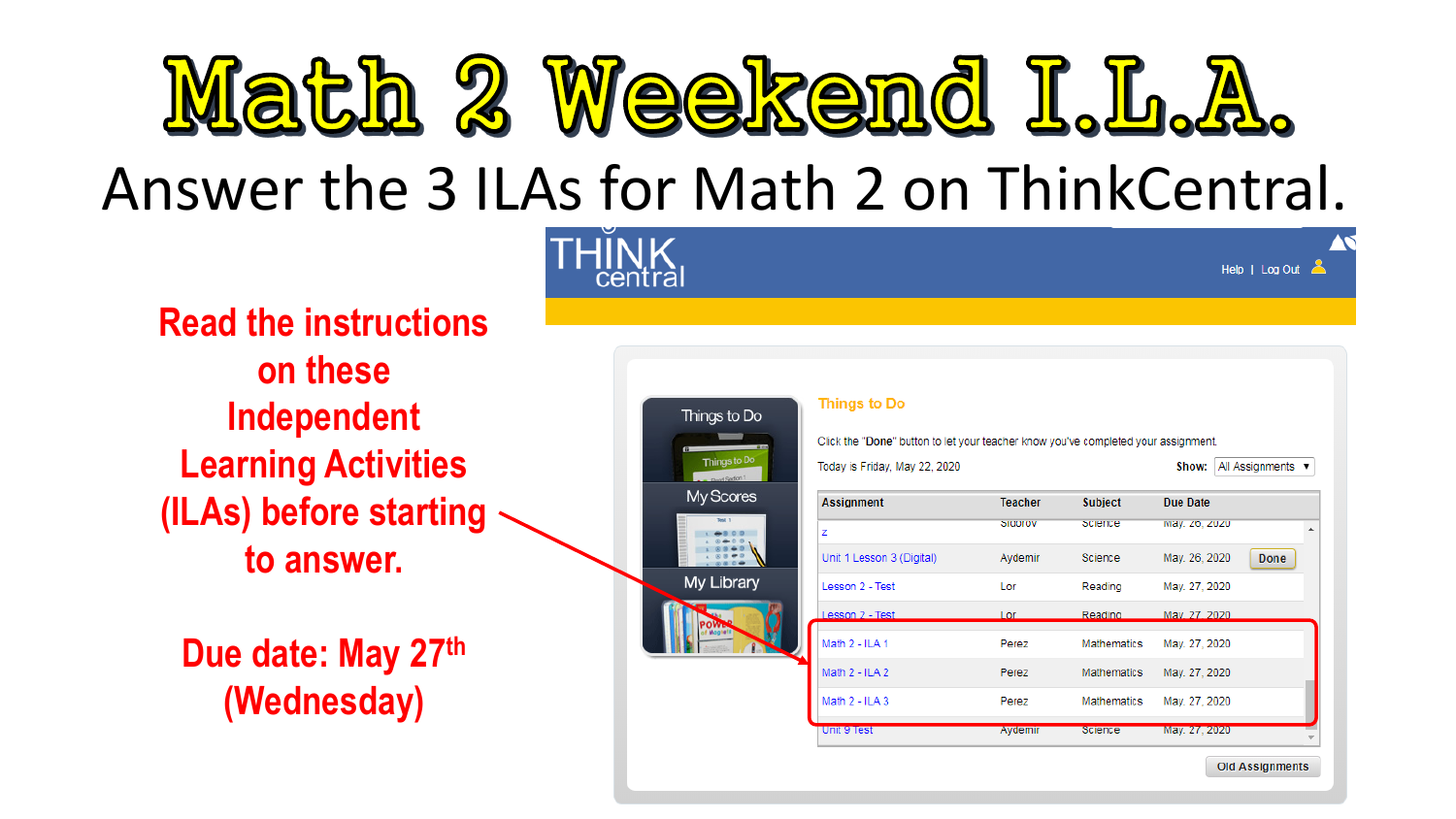

# *Answer Keys p.42, 44~48 p.50~54*

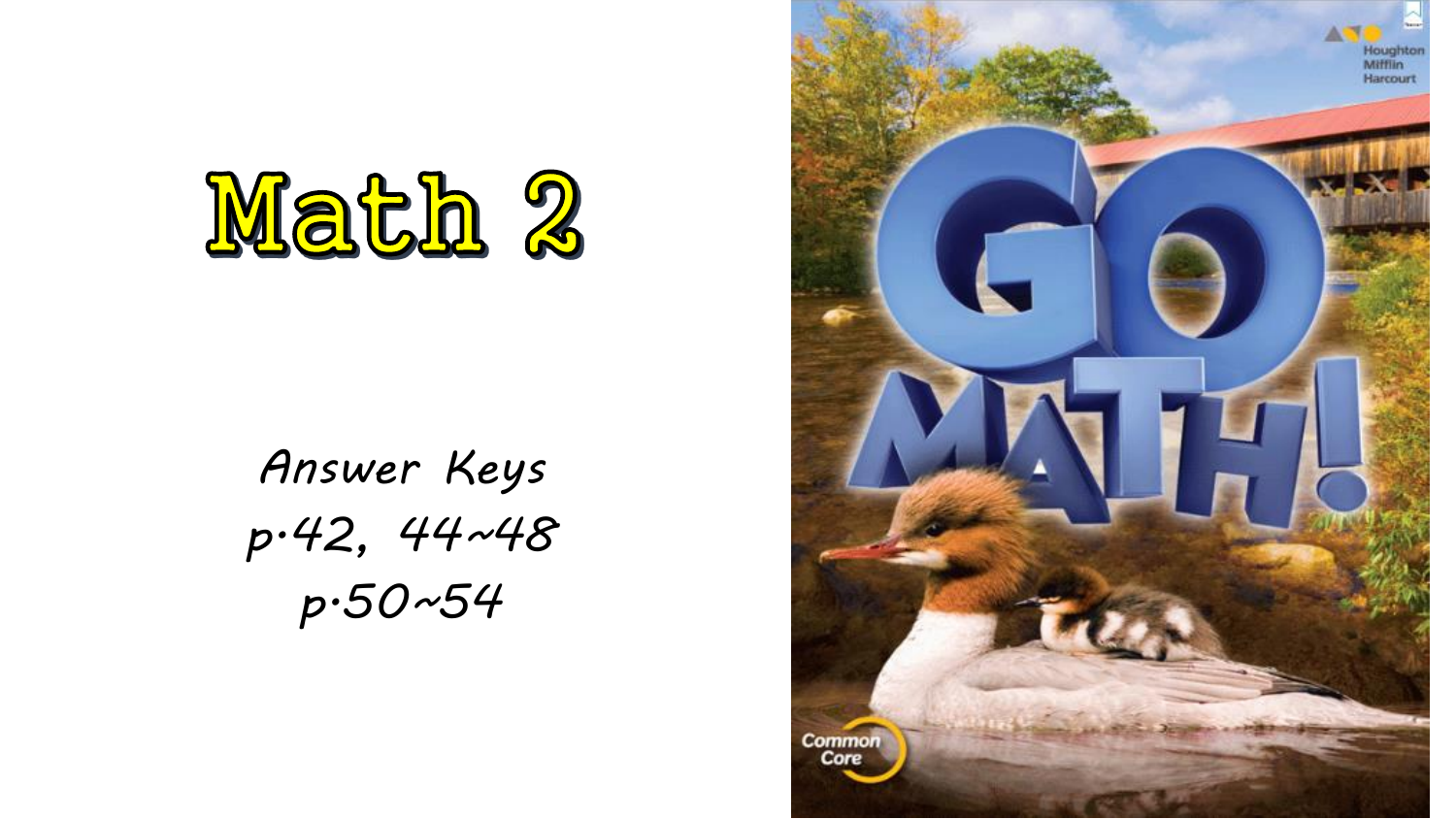### **D** Lesson Check (2.NETA2) I. Write 3 tens 9 ones in 2. Write the number eighteen in  $\circ$ another way. another way. *3 tens 9 ones 18 10+8 39 30+9 thirty-nine 1 ten 8 ones* Spiral Review (2.NETA2) 3. Write the number 47 in tens 4. Write the number 95 in words. ◎ and ones. *4 i*ens 7 ones *animety-five* 5. What is the value of the 6. What is the value of the underlined digit? Write the underlined digit? Write the number. number.  $61$  $|7$  $\begin{array}{l} \sigma \sigma \sigma \sigma \\ \sigma \end{array}$ **CELEBRATE** mmm  $\frac{1}{111111111}$  $\mathbb{F}$  $00$ *1 10*FOR MORE PRACTICE GO TO THE Personal Math Trainer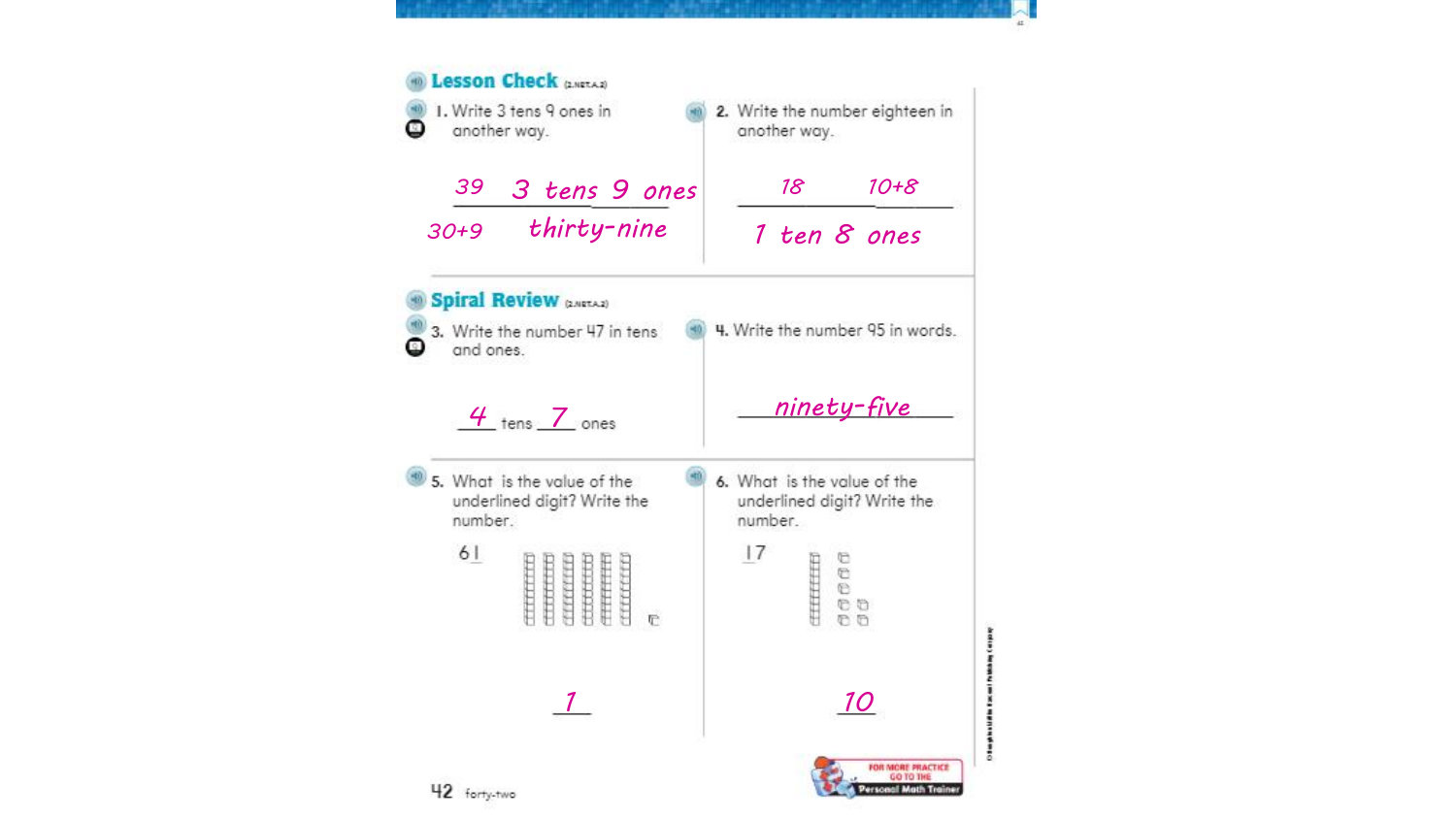

Chapter | . Lesson 6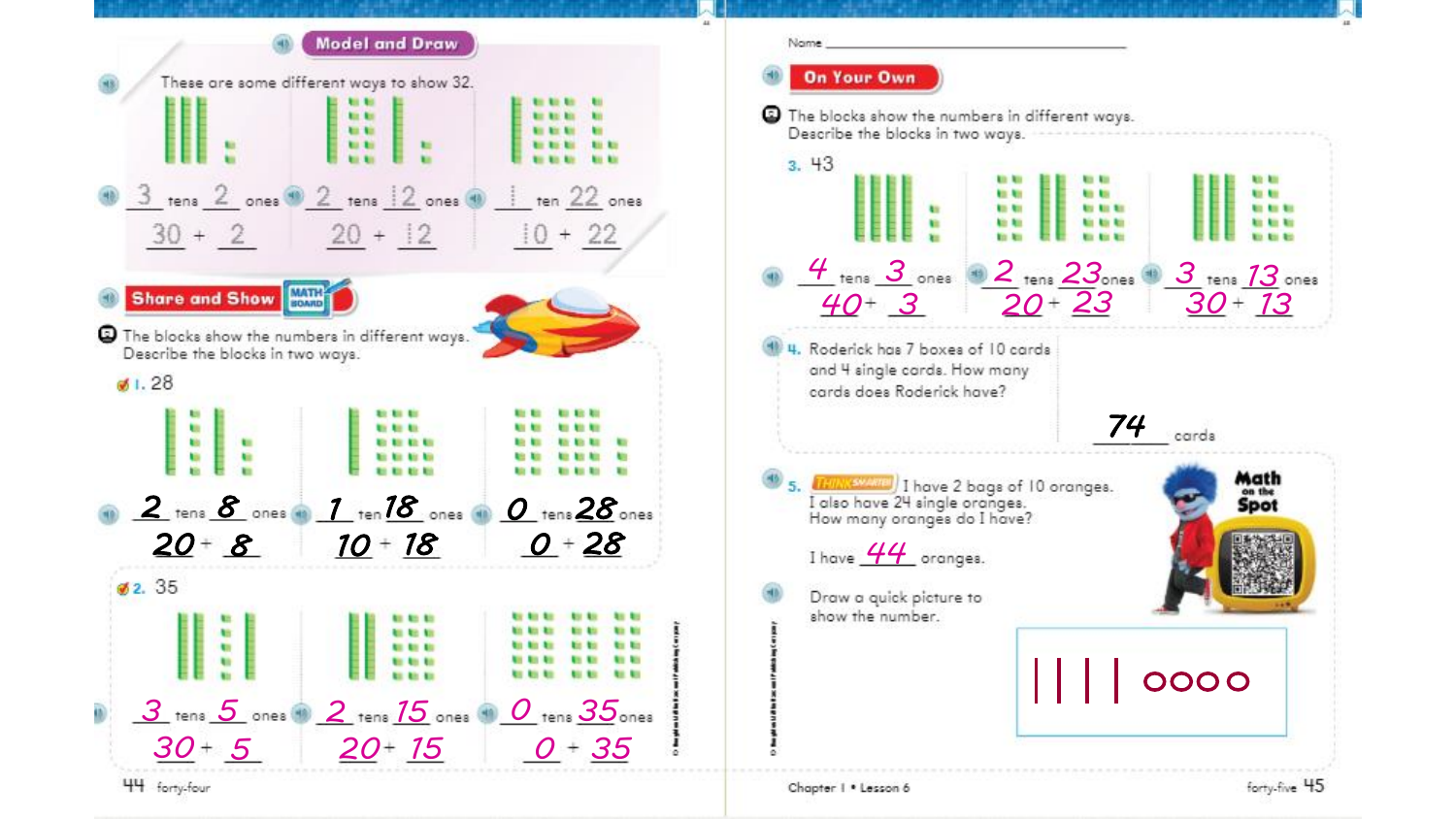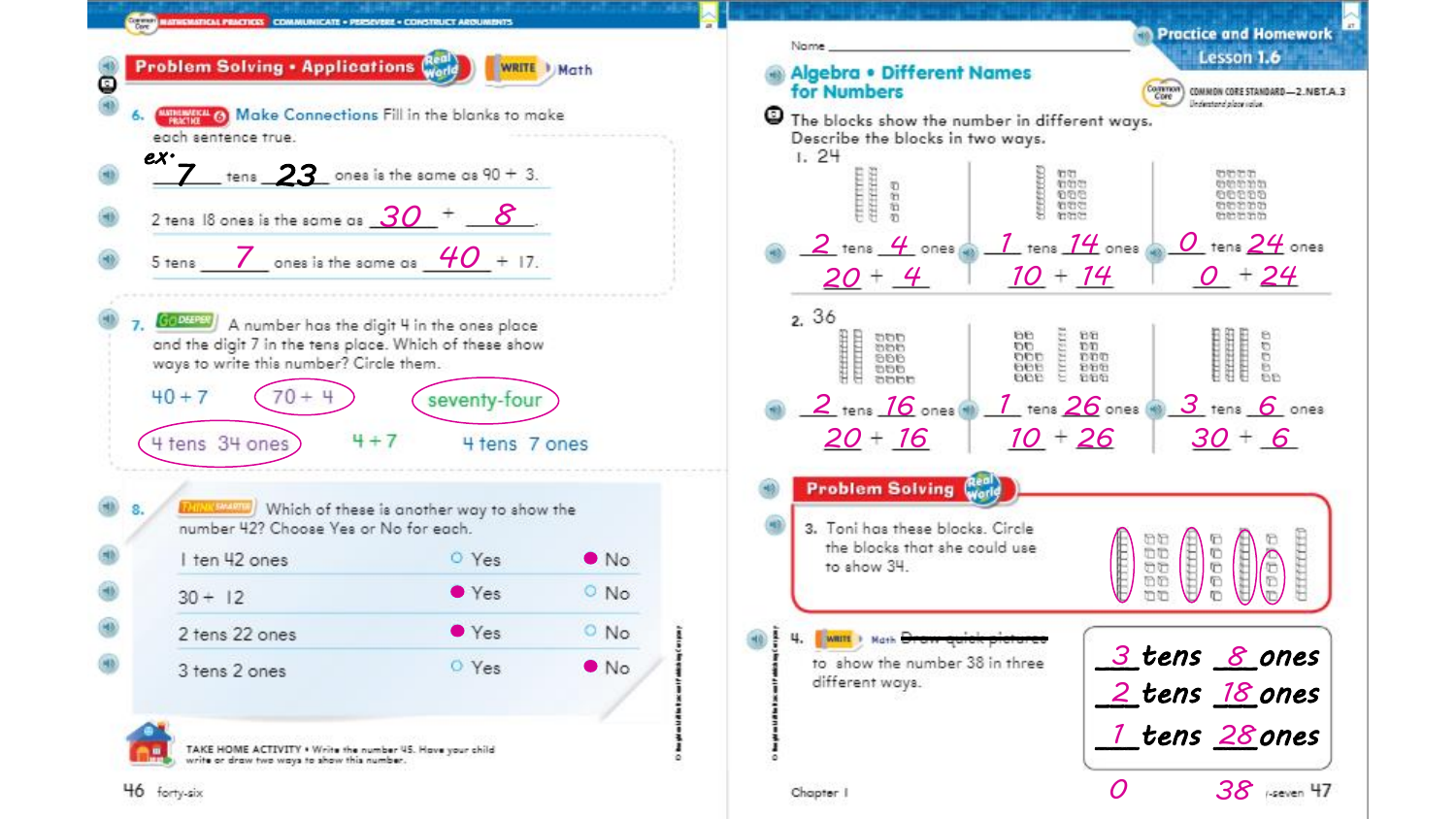

ō

Personal Math Traine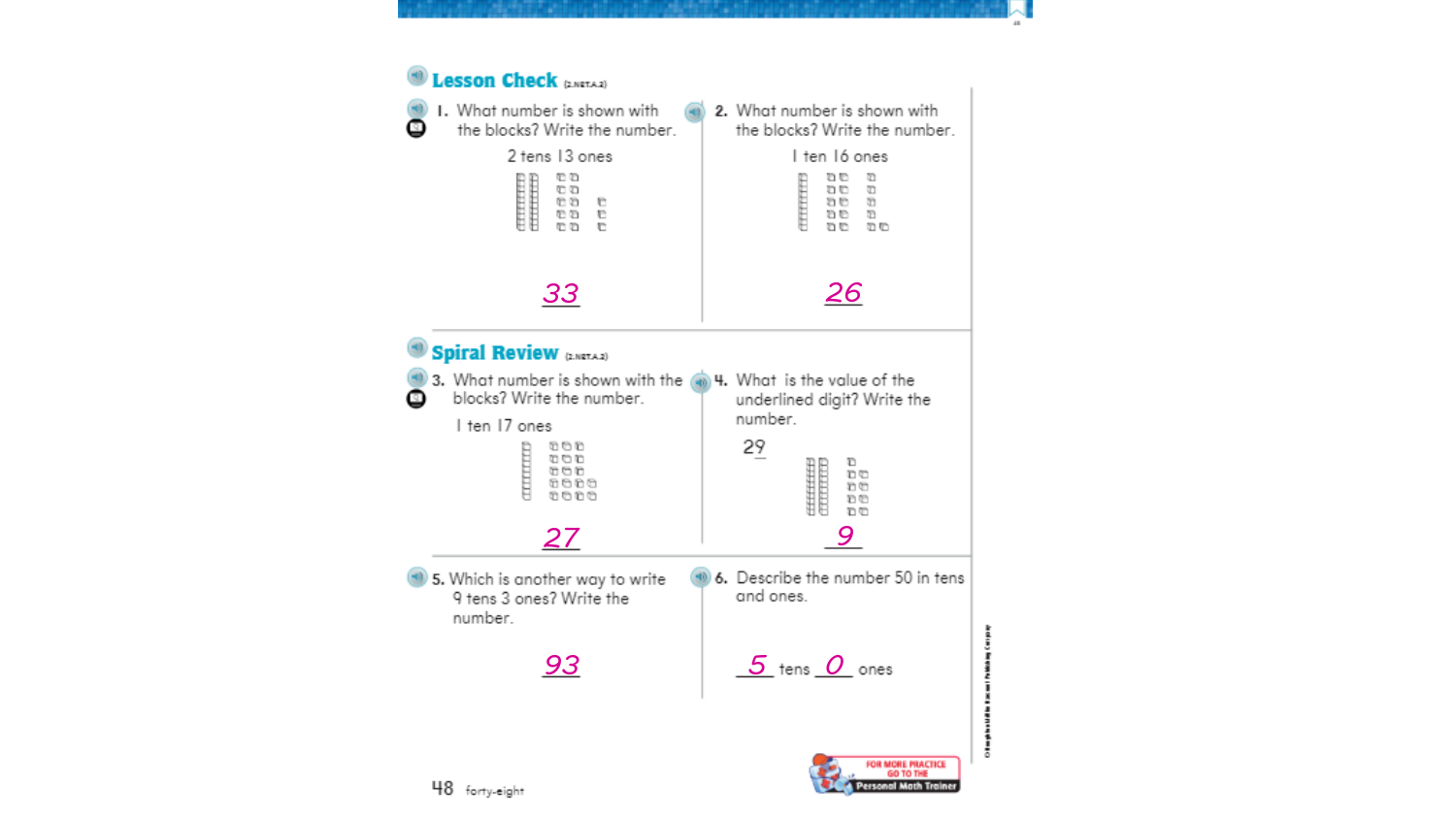### **Try Another Problem**

**O** Find a pattern to solve.

I. Sara has 36 crayons. She can pack them in boxes of 10 crayons or as single crayons. What are all of the ways Sara can pack the crayons?

| to find?<br>What information<br>do I need to use? |  |  |  |
|---------------------------------------------------|--|--|--|
| Single<br>crayons                                 |  |  |  |
|                                                   |  |  |  |
| 16                                                |  |  |  |
| 26                                                |  |  |  |
| 36                                                |  |  |  |
|                                                   |  |  |  |

. What do I need

2. Mr. Winter is putting away 48 chairs. He can put away the chairs in stacks of 10 or as single chairs. What are all of the ways Mr. Winter can put away the chairs?

| Stacks of<br>10 chairs                                                                                              | Single<br>chairs |  |  |
|---------------------------------------------------------------------------------------------------------------------|------------------|--|--|
|                                                                                                                     | 8                |  |  |
| 3                                                                                                                   | 18               |  |  |
| $\overline{2}$                                                                                                      | 28               |  |  |
| 7                                                                                                                   | 38               |  |  |
| O                                                                                                                   | 48               |  |  |
| MATHEMATICAL PRACTICES<br><b>Look for Structure</b><br>Describe a pattern you<br>can use to write the<br>number 32. |                  |  |  |

#### Name

# Share and Show

## Find a pattern to solve.

 $\mathbf{3}$ . Philip is putting 25 markers into a bag. He can put the markers in the bag as bundles of 10 or as single markers. What are all of the ways Philip can put the markers in the bag?

<sup>4</sup> 4. Stickers are sold in packs of 10 stickers or as single stickers. Miss Allen wants to buy 33 stickers. What are all of the ways she can buy the stickers?

| Bundles of<br>10 markers | Single<br>markers |
|--------------------------|-------------------|
|                          | 5.                |
|                          | 15                |
|                          | 25                |

| Packs of<br>10 stickers | Single<br>stickers |
|-------------------------|--------------------|
| З                       | 3                  |
| 2                       | <i>13</i>          |
|                         | 23                 |
| $\overline{O}$          | 33                 |

**THINKSMARTER** Devin had 32 baseball cards. He gets 7 more cards. He can pack them in boxes of 10 cards or as single. cards. What are all of the ways Devin can sort the cards?

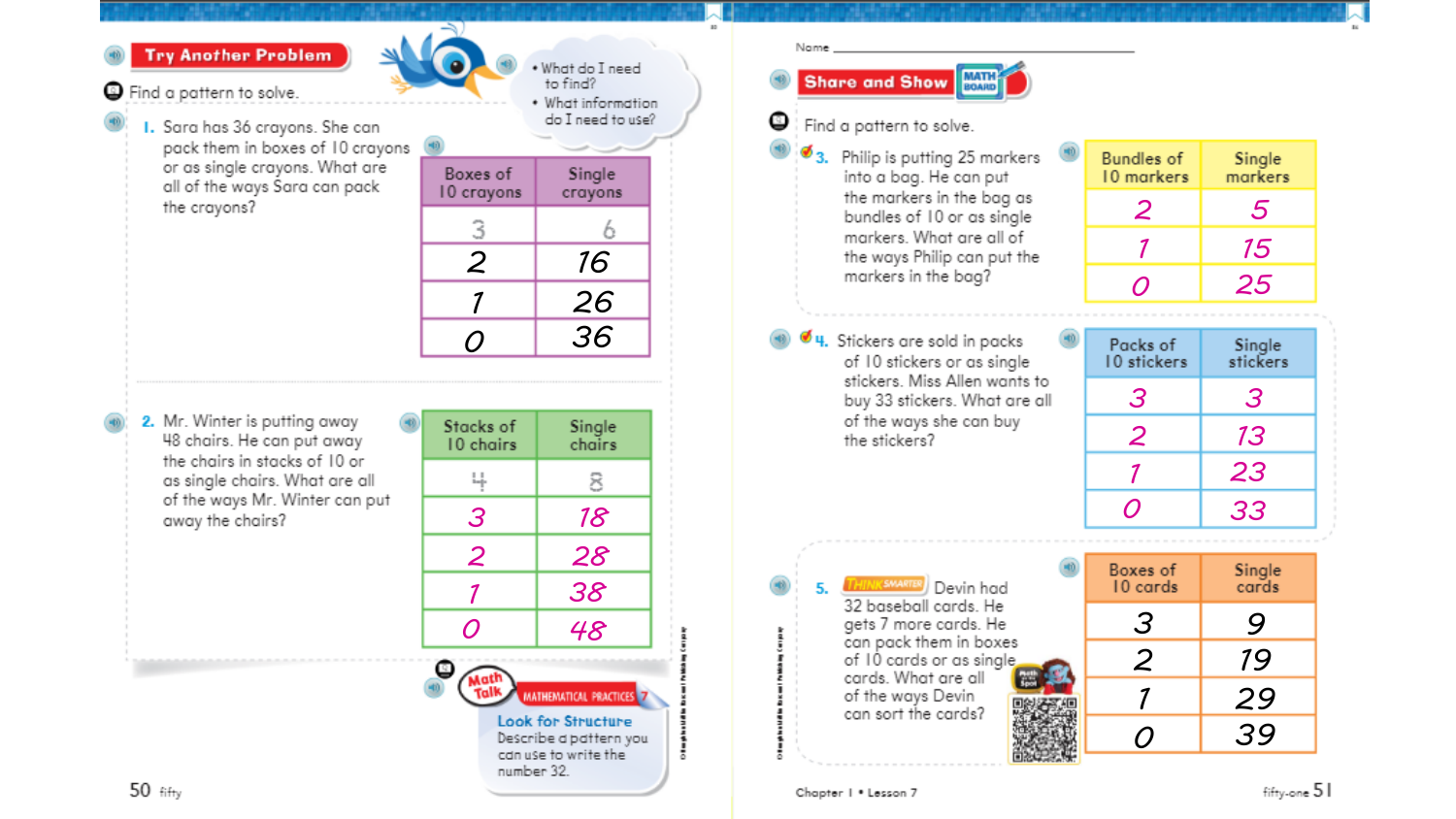